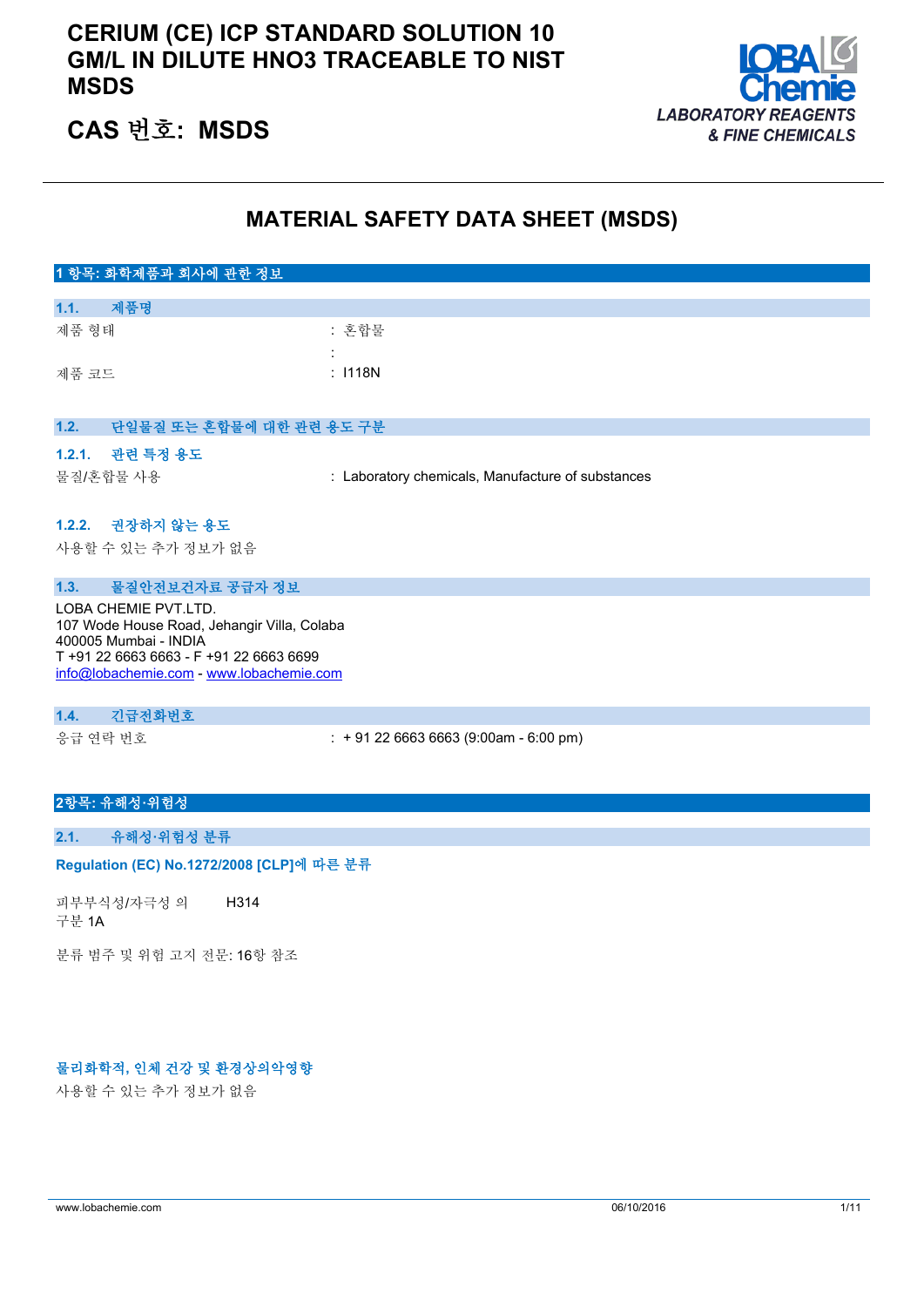물질안전보건자료

| 예방조치문구를 포함한 경고표지 항목<br>2.2.          |                                                                                                                                                  |  |  |  |  |  |
|--------------------------------------|--------------------------------------------------------------------------------------------------------------------------------------------------|--|--|--|--|--|
| 규정 (EC) No. 1272/2008에 따른 라벨 표시[CLP] |                                                                                                                                                  |  |  |  |  |  |
| 위험 표시 그림문자(CLP)                      |                                                                                                                                                  |  |  |  |  |  |
|                                      | GHS07                                                                                                                                            |  |  |  |  |  |
| Signal word (CLP)                    | : 위험                                                                                                                                             |  |  |  |  |  |
| 유해·위험 문구(CLP)                        | : H314 - 피부에 심한 화상과 눈에 손상을 일으킴                                                                                                                   |  |  |  |  |  |
| 예방 조치 문구(CLP)                        | : P280 - 보호장갑·보호의·보안경··안면보호구를 착용하시오.<br>P305+P351+P338 - 눈에 묻으면 몇 분간 물로 조심해서 씻으시오. 가능하면<br>콘택트렌즈를 제거하시오. 계속 씻으시오<br>P310 - 즉시 의료기관(의사)의 진찰을 받으시오 |  |  |  |  |  |

### **2.3. 기타 정보**

사용할 수 있는 추가 정보가 없음

|      | 3항목: 구성성분의 명칭 및 함유량 |  |  |  |  |
|------|---------------------|--|--|--|--|
|      |                     |  |  |  |  |
| 3.1. | 단일물질                |  |  |  |  |
| 해당없음 |                     |  |  |  |  |

**3.2. 혼합물**

| 명칭                     | 제품명                                                                | $\frac{0}{2}$ | <b>Regulation (EC)</b><br>No.1272/2008 [CLP]에<br>따른 분류 |
|------------------------|--------------------------------------------------------------------|---------------|--------------------------------------------------------|
| Water                  | (CAS 번호) 7732-18-5<br>(EC 번호) 231-791-2                            | 75 - 99       | 분류되지 않음                                                |
| AMMONIUM CERIC NITRATE | (CAS 번호) 16774-21-3                                                | $1 - 5$       | Eye Irrit. 2, H319<br>Skin Irrit. 2, H315              |
| Nitric acid            | (CAS 번호) 7697-37-2<br>(EC 번호) 231-714-2<br>(EC 색인 번호) 007-004-00-1 | $1 - 5$       | Ox. Liq. 1, H271<br>Skin Corr. 1A, H314                |

H-공고문 본문: 16항 참조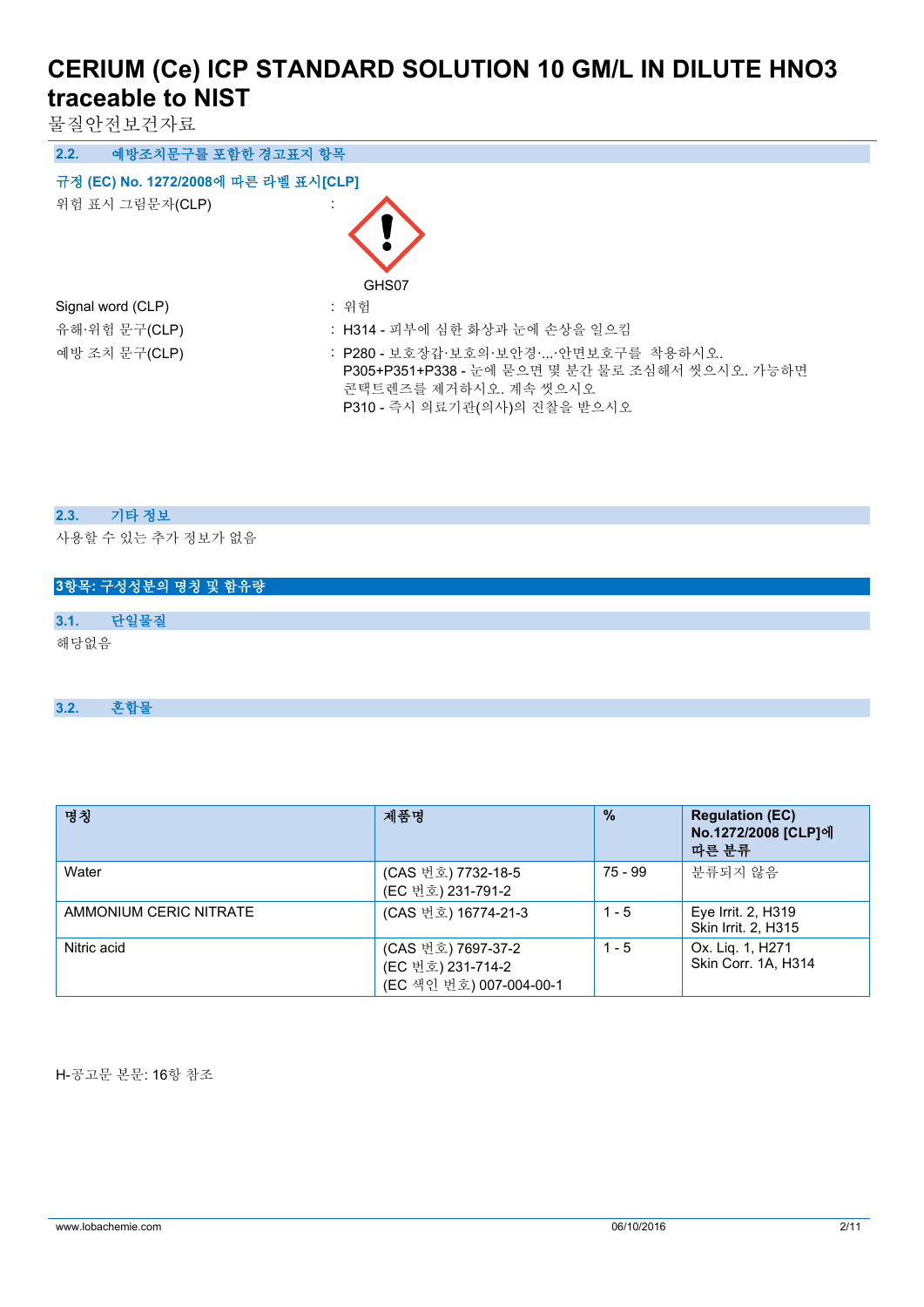물질안전보건자료

# **4항목: 응급조치요령**

| 4.1. 응급조치 요령                       |                                                                                     |
|------------------------------------|-------------------------------------------------------------------------------------|
| 흡입 후 응급 조치                         | : Assure fresh air breathing. 호흡이 어려워지면 신선한 공기가 있는 곳으로 옮기고<br>호흡하기 쉬운 자세로 안정을 취하시오. |
| 피부 접촉 후 응급 조치                      | : 다량의 비누와 물로 씻으시오. 의학적인 조치·조언을 구하시오.                                                |
| 안구 접촉 후 응급 조치                      | : 몇 분간 물로 조심해서 씻으시오. 가능하면 콘택트렌즈를 제거하시오. 계속 씻으시오.<br>의학적인 조치 조언을 구하시오.               |
| 섭취 후 응급 조치                         | : 입을 씻어내시오. 의학적인 조치 조언을 구하시오.                                                       |
| 4.2.<br>변이원성                       |                                                                                     |
| 증상/부상                              | : 피부에 심한 화상과 눈에 손상을 일으킴.                                                            |
| 4.3.<br>- 즉각적인 치료 및 특수 치료 필요 여부 표시 |                                                                                     |
| 사용할 수 있는 추가 정보가 없음                 |                                                                                     |
| 5항목: 폭발·화재시 대처방법                   |                                                                                     |
| 5.1.<br>적절한 소화제                    |                                                                                     |
| 적절한 소화제                            | : Foam. Dry powder. Carbon dioxide. Water spray.                                    |
| 부적절한 소화재                           | : Do not use a heavy water stream.                                                  |
|                                    |                                                                                     |

# **5.2. 화학물질로부터 생기는 특정 유해성**

사용할 수 있는 추가 정보가 없음

# **5.3. 소방대원을 위한 조언**

화재 진압 중 보호 **: Do not enter fire area without proper protective equipment, including respiratory** protection.

# **6항목: 누출사고시 대처방법**

| 6.1.  | 인체를 보호하기 위해 필요한 조치사항 및 보호구 |                                   |
|-------|----------------------------|-----------------------------------|
|       | 6.1.1. 비응급 요원용             |                                   |
| 응급 조치 |                            | : Evacuate unnecessary personnel. |
| 보호 장비 | 6.1.2. 응급 구조대용             | : 적절한 개인 보호구를 착용하시오.              |
|       | 6.2. 환경을 보호하기 위해 필요한 조치사항  |                                   |
|       | 환경으로 배출하지 마시오.             |                                   |

#### **6.3. 정화 또는 제거 방법**

세척 방법 The state of the head of health + 누출물을 모으시오. On land, sweep or shovel into suitable containers.

### **6.4. 기타 항목 참조**

사용할 수 있는 추가 정보가 없음

#### **7항목: 취급 및 저장방법**

| 아저취급요령<br>7.1. |                                                                                                                                         |
|----------------|-----------------------------------------------------------------------------------------------------------------------------------------|
| 안전취급요령         | : Avoid contact with skin and eyes. Do not breathe vapours. Provide good ventilation<br>in process area to prevent formation of vapour. |
| 위생 조치          | : Wash hands and other exposed areas with mild soap and water before eating.<br>drinking or smoking and when leaving work.              |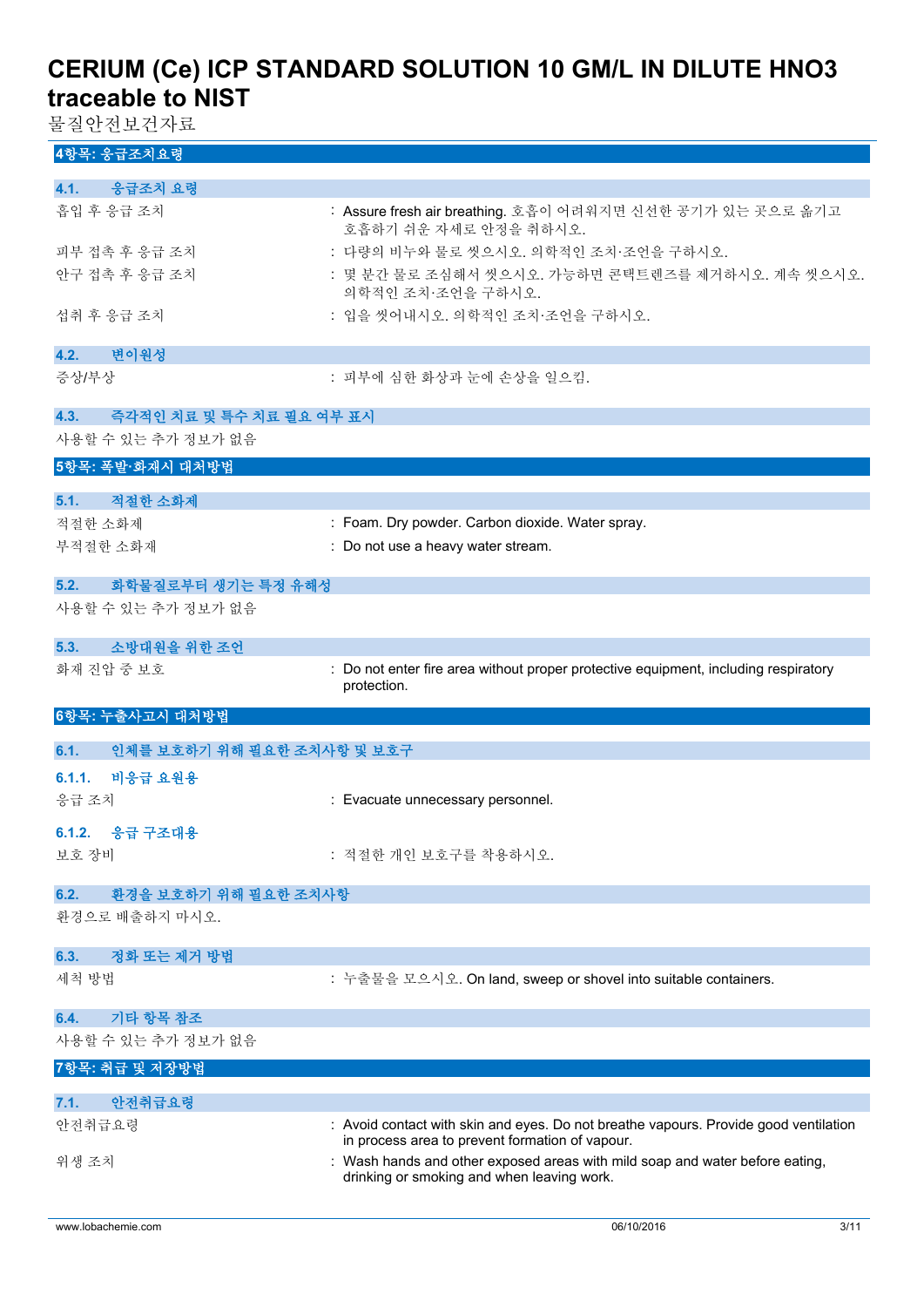물질안전보건자료

### **7.2. 피해야할 조건을 포함한 안전한 저장 방법**

보관 조건 : 용기는 환기가 잘 되는 곳에 단단히 밀폐하여 저장하시오. Store in original container.

# **7.3. 특정 최종 사용**

사용할 수 있는 추가 정보가 없음

# **8항목: 노출방지 및 개인보호구**

# **8.1. 제어 매개 변수**

사용할 수 있는 추가 정보가 없음

| 노출방지<br>8.2. |                                      |
|--------------|--------------------------------------|
| 손보호          | : 보호 장갑                              |
| 눈 보호         | : Chemical goggles or safety glasses |
| 신체 보호        | : 적절한 보호복을 착용하시오                     |
| 호흡기 보호       | : 호흡 보호구를 착용하시오                      |
|              |                                      |

### **9항목: 물리화학적 특성**

| 9.1.<br>기본적인 물리화학적 특성에 대한 정보 |                            |
|------------------------------|----------------------------|
| 물리적 상태                       | : 액체                       |
| 색상                           | : Yellowish orange powder. |
| 냄새                           | : 자료없음                     |
| 냄새 역치                        | : 자료없음                     |
| pH                           | : 자료없음                     |
| 상대 증발 속도(부틸아세테이트=1)          | : 자료없음                     |
| 융해점                          | : 자료없음                     |
| 빙점                           | : 자료없음                     |
| 초기 끓는점과 끓는점 범위               | : 자료없음                     |
| 인화점                          | : 자료없음                     |
| 자연발화온도                       | : 자료없음                     |
| 분해온도                         | : 자료없음                     |
| 인화성(고체, 기체)                  | : 자료없음                     |
| 증기압                          | : 자료없음                     |
| 20°C에서의 상대 증기 밀도             | : 자료없음                     |
|                              |                            |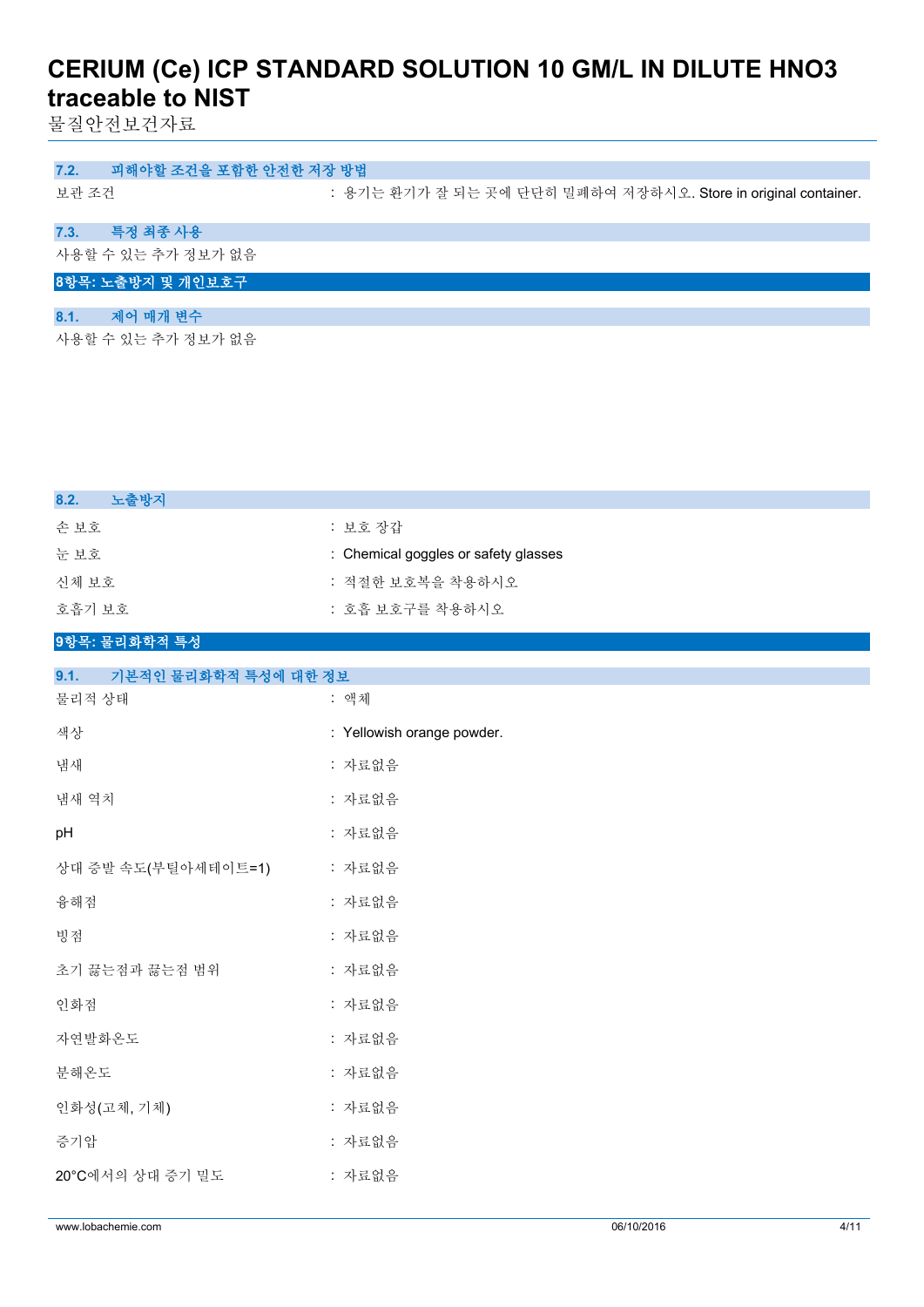물질안전보건자료

| 상대 밀도              | : 자료없음 |
|--------------------|--------|
| 용해도                | : 자료없음 |
| n-옥탄올/물분배계수        | : 자료없음 |
| 점도, 운동학적           | : 자료없음 |
| 젂도. 역학적            | : 자료없음 |
| 폭발성                | : 자료없음 |
| 사화성                | : 자료없음 |
| 인화 또는 폭발 범위의 상하/하한 | : 자료없음 |

# **9.2. 그 밖의 참고사항**

사용할 수 있는 추가 정보가 없음

# **10항목: 안정성 및 반응성**

### **10.1. 반응성**

사용할 수 있는 추가 정보가 없음

### **10.2. 화학적 안정성**

Stable under normal conditions.

### **10.3. 유해 반응의 가능성**

사용할 수 있는 추가 정보가 없음

#### **10.4. 피해야 할 조건**

직사광선.

# **10.5. 피해야 할 물질**

사용할 수 있는 추가 정보가 없음

### **10.6. 분해시 생성되는 유해물질**

사용할 수 있는 추가 정보가 없음

| 11항목: 독성에 관한 정보    |                          |            |      |
|--------------------|--------------------------|------------|------|
|                    |                          |            |      |
| 11.1. 독성에 대한 정보    |                          |            |      |
| 급성 독성              | : 분류되지 않음                |            |      |
|                    |                          |            |      |
|                    |                          |            |      |
| 피부 부식성 / 자극성       | : 피부에 심한 화상과 눈에 손상을 일으킴. |            |      |
| 심한 눈손상 또는 자극성      | : 심각한 안구 손상, 범주 1, 암묵적   |            |      |
| 호흡기 또는 피부 과민성      | : 분류되지 않음                |            |      |
| 생식세포 돌연변이 유발성      | : 분류되지 않음                |            |      |
| 발암성                | : 분류되지 않음                |            |      |
|                    |                          |            |      |
| 생식독성               | : 분류되지 않음                |            |      |
| 특정 표적장기 독성 (1회노출)  | : 분류되지 않음                |            |      |
| www.lobachemie.com |                          | 06/10/2016 | 5/11 |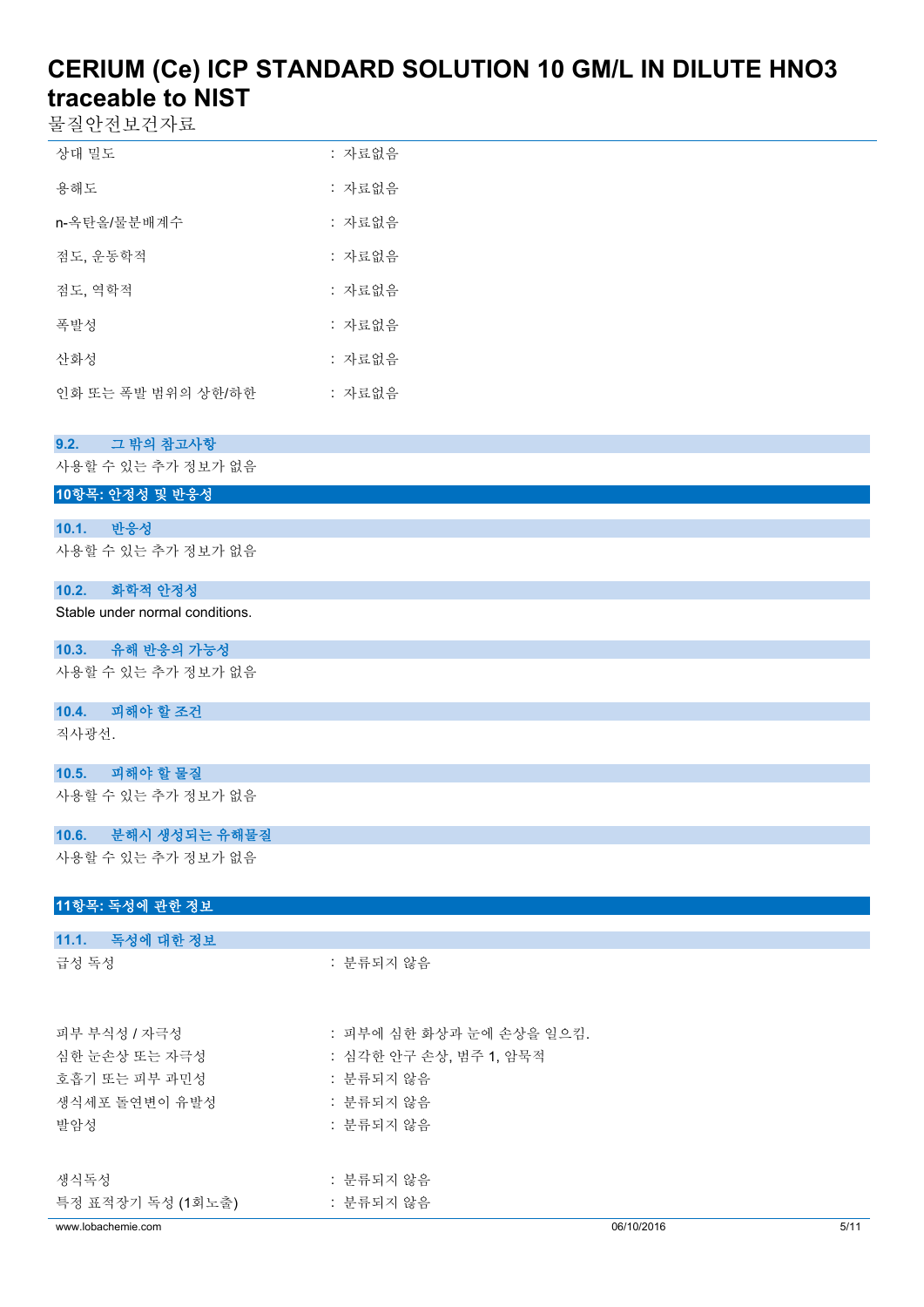물질안전보건자료

| 특정 표적장기 독성 (반복노출) | : 분류되지 않음 |
|-------------------|-----------|
|                   |           |
| 흡인유해성             | : 분류되지 않음 |

# **12항목: 환경에 미치는 영향**

**12.1. 독성** 사용할 수 있는 추가 정보가 없음

### **12.2. 잔류성 및 분해성**

사용할 수 있는 추가 정보가 없음

### **12.3. 생물농축성**

사용할 수 있는 추가 정보가 없음

#### **12.4. 토양이동성**

사용할 수 있는 추가 정보가 없음

#### **12.5. PBT 및 vPvB 평가 결과**

사용할 수 있는 추가 정보가 없음

| 12.6. 기타 유해 영향     |  |  |
|--------------------|--|--|
| 사용할 수 있는 추가 정보가 없음 |  |  |

# **13항목: 폐기시 주의사항**

# **13.1. 폐기물 처리법**

사용할 수 있는 추가 정보가 없음

# **14항목: 운송에 필요한 정보**

ADR / RID / IMDG / IATA / ADN 에 따름

### **14.1. 유엔번호(UN No.)**

| UN-번호(ADR)   | : 3264 |
|--------------|--------|
| UN-번호 (IMDG) | : 3264 |
| UN-번호(IATA)  | : 3264 |
| UN-번호(ADN)   | : 3264 |
| UN-번호(RID)   | : 3264 |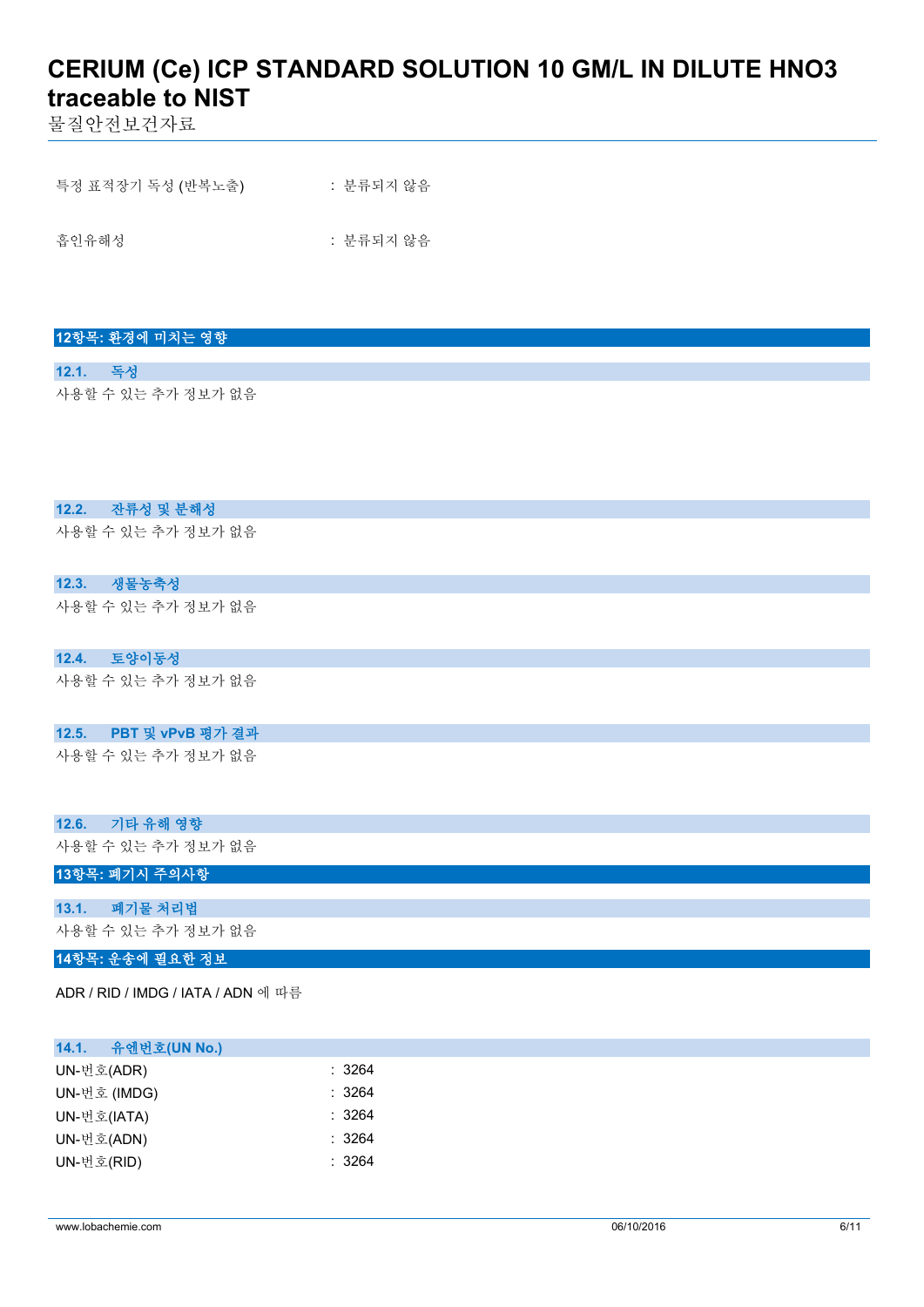물질안전보건자료

### **14.2. 적정선적명**

| : CORROSIVE LIQUID, ACIDIC, INORGANIC, N.O.S.                      |
|--------------------------------------------------------------------|
| : CORROSIVE LIQUID, ACIDIC, INORGANIC, N.O.S.                      |
| : CORROSIVE LIQUID, ACIDIC, INORGANIC, N.O.S.                      |
| : CORROSIVE LIQUID, ACIDIC, INORGANIC, N.O.S.                      |
| : CORROSIVE LIQUID, ACIDIC, INORGANIC, N.O.S.                      |
| : UN 3264 CORROSIVE LIQUID, ACIDIC, INORGANIC, N.O.S., 8, III, (E) |
| : UN 3264 CORROSIVE LIQUID, ACIDIC, INORGANIC, N.O.S., 8, III      |
| : UN 3264 CORROSIVE LIQUID, ACIDIC, INORGANIC, N.O.S., 8, III      |
| : UN 3264 CORROSIVE LIQUID, ACIDIC, INORGANIC, N.O.S., 8, III      |
| : UN 3264 CORROSIVE LIQUID, ACIDIC, INORGANIC, N.O.S., 8, III      |
|                                                                    |

### **14.3. 운송에서의 위험성 등급**

# **ADR**

| 운송 위험 분류 (ADR)      | : 8 |
|---------------------|-----|
| Danger labels (ADR) | : 8 |

| <b>IMDG</b>     |     |  |
|-----------------|-----|--|
| 운송 위험 분류 (IMDG) | : 8 |  |
|                 |     |  |

**IATA** 운송 위험 분류 (IATA) : 8 위험 표지 라벨(IATA) : 8

# **ADN** 운송 위험 분류 (ADN) : 8 Danger labels (ADN) : 8



: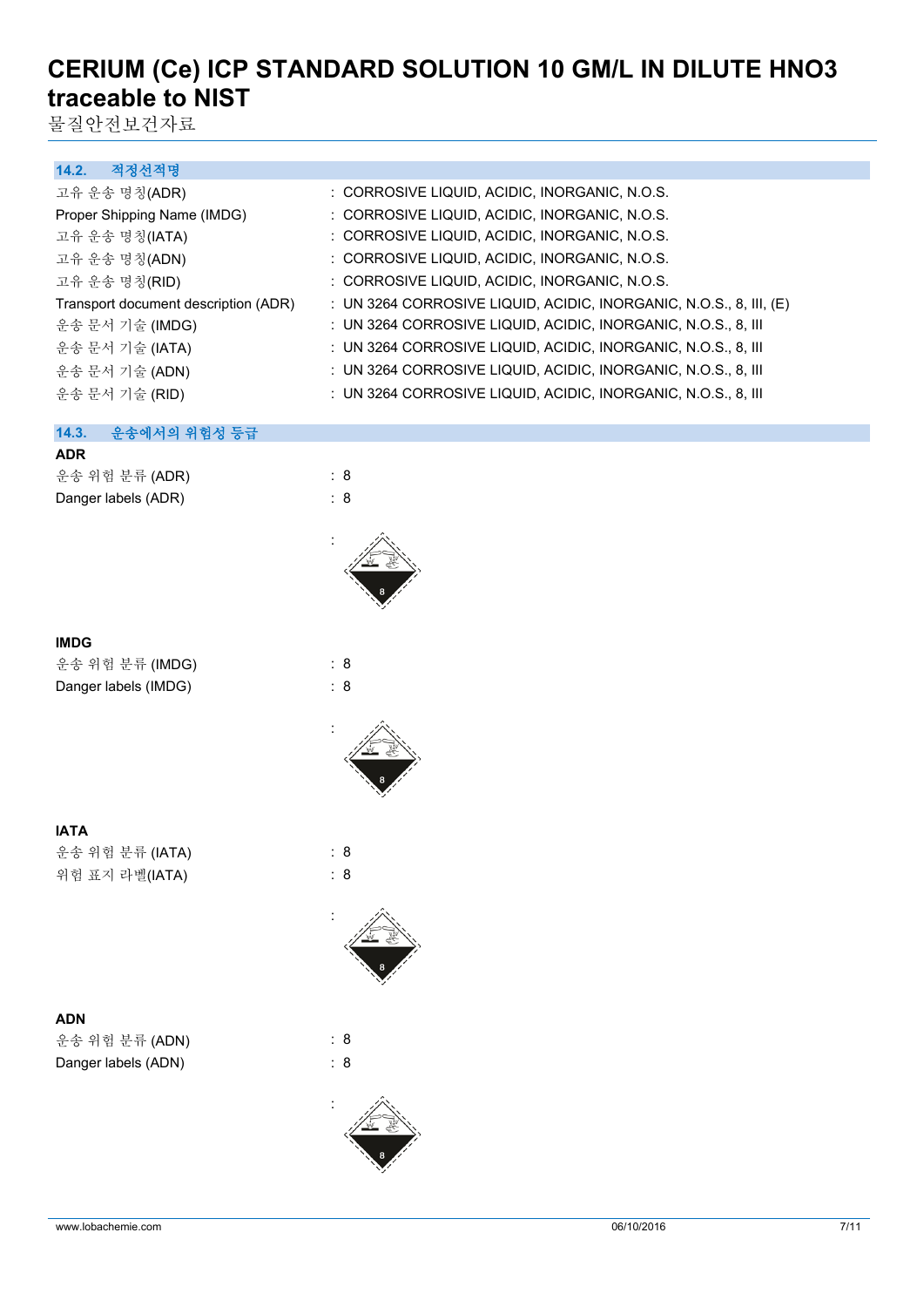물질안전보건자료

| <b>RID</b>          |     |
|---------------------|-----|
| 운송 위험 분류 (RID)      | : 8 |
| Danger labels (RID) | : 8 |



| 14.4. 용기둥급      |       |
|-----------------|-------|
| 포장 등급(ADR)      | : III |
| 포장 등급(IMDG)     | : III |
| 포장 그룹(IATA)     | : III |
| 포장 그룹(ADN)      | : III |
| 포장 등급(RID)      | : III |
|                 |       |
| 환경 유해성<br>14.5. |       |

| : No          |
|---------------|
| : No          |
| : 가용 추가 정보 없음 |
|               |

### **14.6. 사용자를 위한 특별 주의사항**

### **- 내륙 수송**

| - 71 - 71 10                                                 |                           |
|--------------------------------------------------------------|---------------------------|
| 분류 코드(UN)                                                    | : C1                      |
| 특수 공급(ADR)                                                   | : 274                     |
| 일정량(ADR)                                                     | : 5L                      |
| 극소량(ADR)                                                     | : E1                      |
| Packing instructions (ADR)                                   | : P001, IBC03, LP01, R001 |
| Mixed packing provisions (ADR)                               | : MP19                    |
| Portable tank and bulk container<br>instructions (ADR)       | : T7                      |
| Portable tank and bulk container special<br>provisions (ADR) | $:$ TP1, TP28             |
| Tank code (ADR)                                              | L4BN                      |
| 탱크 수송용 차량                                                    | : AT                      |
| 운송 범주(ADR)                                                   | : 3                       |
| Special provisions for carriage - Packages<br>(ADR)          | : V12                     |
| 위험 식별 번호(Kemler 번호)                                          | 80<br>÷                   |
| 오렌지 플레이트                                                     | İ<br>80<br>3264           |
| 터널 제한 코드 (ADR)                                               | : E                       |
| EAC 코드                                                       | : 2X                      |
| APP 코드                                                       | : B                       |
| - 해상 운송                                                      |                           |
| Special provision (IMDG)                                     | : 223, 274                |
| Limited quantities (IMDG)                                    | : 5L                      |
|                                                              |                           |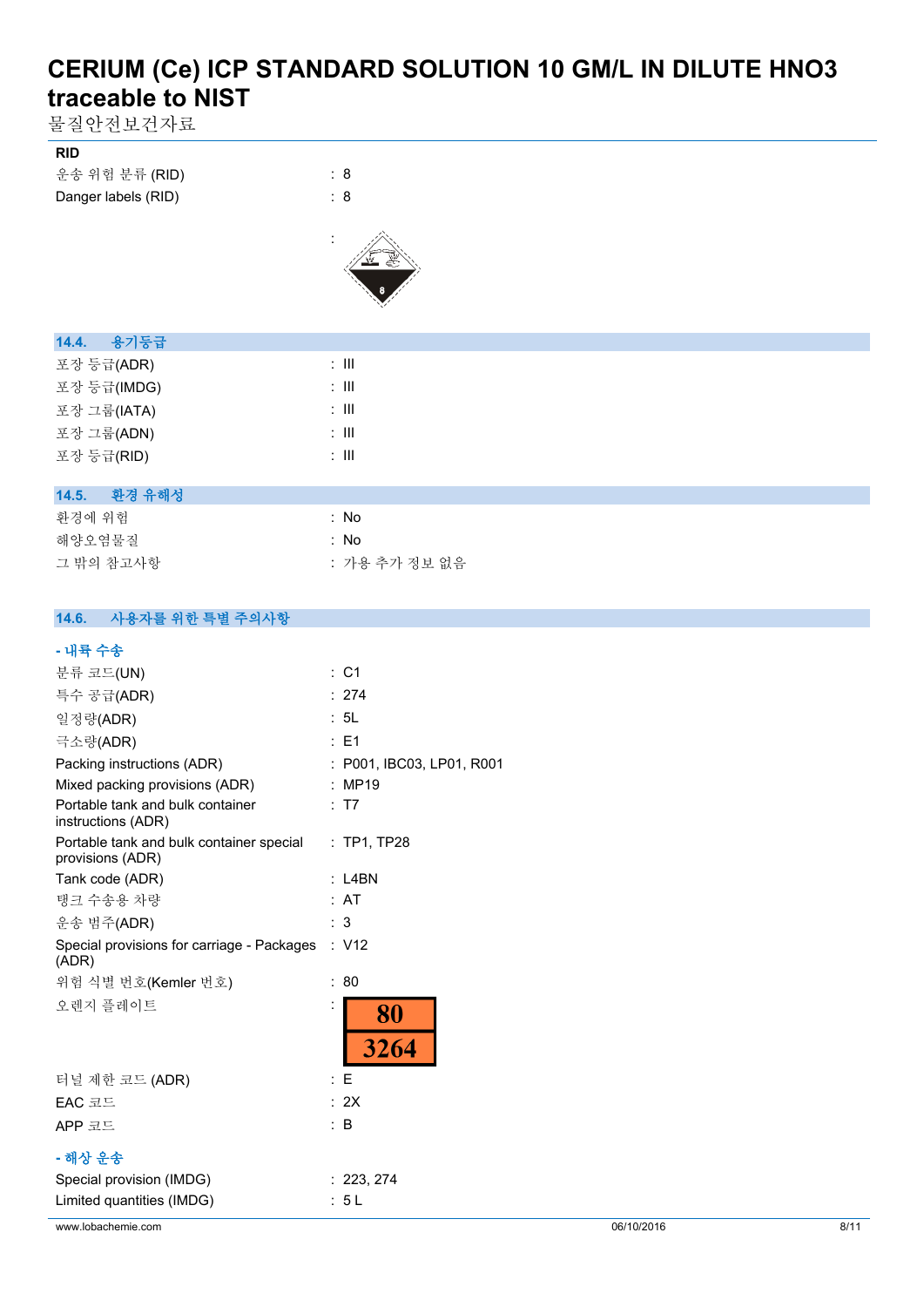물질안전보건자료

| 극소량(IMDG)                                                    | : E1                      |
|--------------------------------------------------------------|---------------------------|
| Packing instructions (IMDG)                                  | : P001, LP01              |
| IBC packing instructions (IMDG)                              | : IBC03                   |
| Tank instructions (IMDG)                                     | : T7                      |
| Tank special provisions (IMDG)                               | : TP1, TP28               |
| EmS-No. (Fire)                                               | $: F-A$                   |
| EmS-No. (Spillage)                                           | $: S-B$                   |
| Stowage category (IMDG)                                      | : A                       |
| Stowage and handling (IMDG)                                  | $:$ SW2                   |
| MFAG-번호                                                      | : 154                     |
| - 항공 운송                                                      |                           |
| PCA 예상 수량(IATA)                                              | : E1                      |
| PCA 제한 수량(IATA)                                              | : Y841                    |
| PCA 제한 수량 최대 순수량(IATA)                                       | : 1L                      |
| PCA 포장 지침(IATA)                                              | :852                      |
| PCA 최대 순수량(IATA)                                             | : 5L                      |
| CAO 포장 지침(IATA)                                              | : 856                     |
| CAO 최대 순수량(IATA)                                             | : 60L                     |
| 특별 공급(IATA)                                                  | : A3                      |
| ERG 코드(IATA)                                                 | : 8L                      |
|                                                              |                           |
| - 국내 수로 운송                                                   |                           |
| 분류 코드(ADN)                                                   | : C1                      |
| 특별 공급(ADN)                                                   | : 274                     |
| 일정량(ADN)                                                     | : 5L                      |
| 극소량(ADN)                                                     | : E1                      |
| Carriage permitted (ADN)                                     | : T                       |
| Equipment required (ADN)                                     | $:$ PP, EP                |
| Number of blue cones/lights (ADN)                            | $\therefore$ 0            |
| - 철도 수송                                                      |                           |
| Classification code (RID)                                    | : C1                      |
| 특별 공급(RID)                                                   | 274                       |
| 한정 수량(RID)                                                   | : 5L                      |
| 극소량(RID)                                                     | $E = 1$                   |
| Packing instructions (RID)                                   | : P001, IBC03, LP01, R001 |
| Mixed packing provisions (RID)                               | : MP19                    |
| Portable tank and bulk container<br>instructions (RID)       | : T7                      |
| Portable tank and bulk container special<br>provisions (RID) | $\therefore$ TP1, TP28    |
| Tank codes for RID tanks (RID)                               | $:$ L4BN                  |
| 운송 범주(RID)                                                   | : 3                       |
| Special provisions for carriage - Packages : W12<br>(RID)    |                           |
| Colis express (express parcels) (RID)                        | $\therefore$ CE8          |
| Hazard identification number (RID)<br>$\therefore 80$        |                           |

# **14.7. MARPOL 73/78 별첨 II 및 IBC 코드에 따른 대량 운송**

해당없음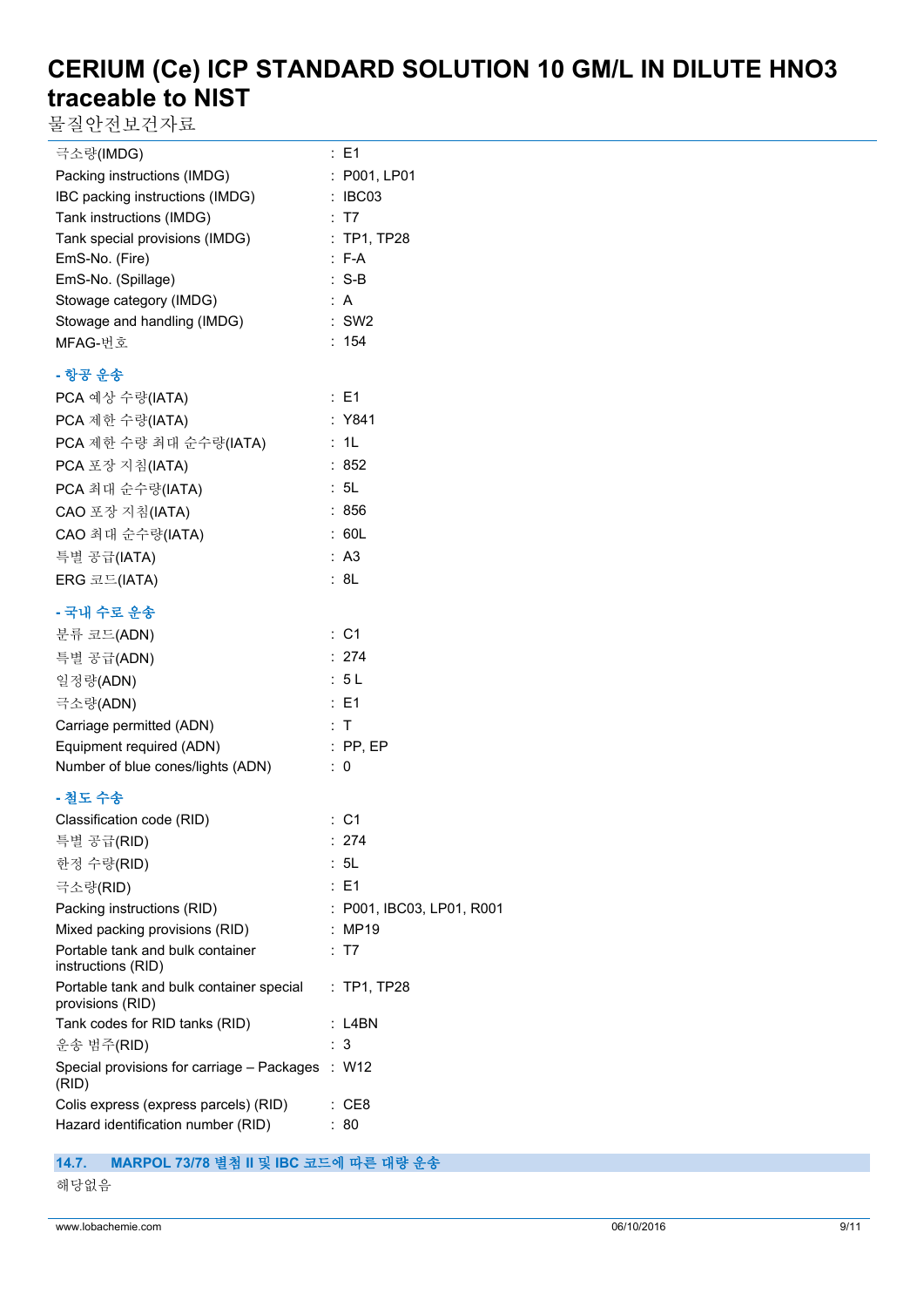물질안전보건자료

# **15항목: 법적 규제현황**

# **15.1. 안전, 보건 및 환경과 관련하여 단일물질 또는 혼합물에 대한 특별 규정/법규**

### **15.1.1. EU 규정**

Contains no substances with Annex XVII restrictions REACH 후보 물질 미함유

Contains no REACH Annex XIV substances.

#### **15.1.2. 국가 규정**

### **독일**

| AwSV/VwVwS Annex reference                                                     | Water hazard class (WGK) 3, strongly hazardous to water (Classification according<br>to AwSV, Annex 1) |
|--------------------------------------------------------------------------------|--------------------------------------------------------------------------------------------------------|
| 12th Ordinance Implementing the Federal<br>Immission Control Act - 12. BlmSchV | 12차 BlmSchV(배출 방지 법령) (심각한 사고에 대한 규정) 미대상                                                              |

### **덴마크**

덴마크 규정 권장사항 **: Young people below the age of 18 years are not allowed to use the product** 

### **15.2. 화학 물질 안정성 평가**

사용할 수 있는 추가 정보가 없음

#### **16항목: 그 밖의 참고사항**

제H상 및 EUH상 전문:

| Eye Irrit. 2     | 심한 눈 손상/자극성 의 구분 2                      |  |
|------------------|-----------------------------------------|--|
| Ox. Lig. 1       | 산화성 액체 의 구분 1                           |  |
| Skin Corr, 1A    | 피부부식성/자극성 의 구분 1A                       |  |
| Skin Irrit. 2    | 피부부식성/자극성 의 구분 2                        |  |
| H <sub>271</sub> | 화재를 일으키거나 강렬하게 함; 산화제                   |  |
| H314             | Causes severe skin burns and eye damage |  |
| H315             | 피부에 자극을 일으킴                             |  |
| H319             | 눈에 심한 자극을 일으킴                           |  |